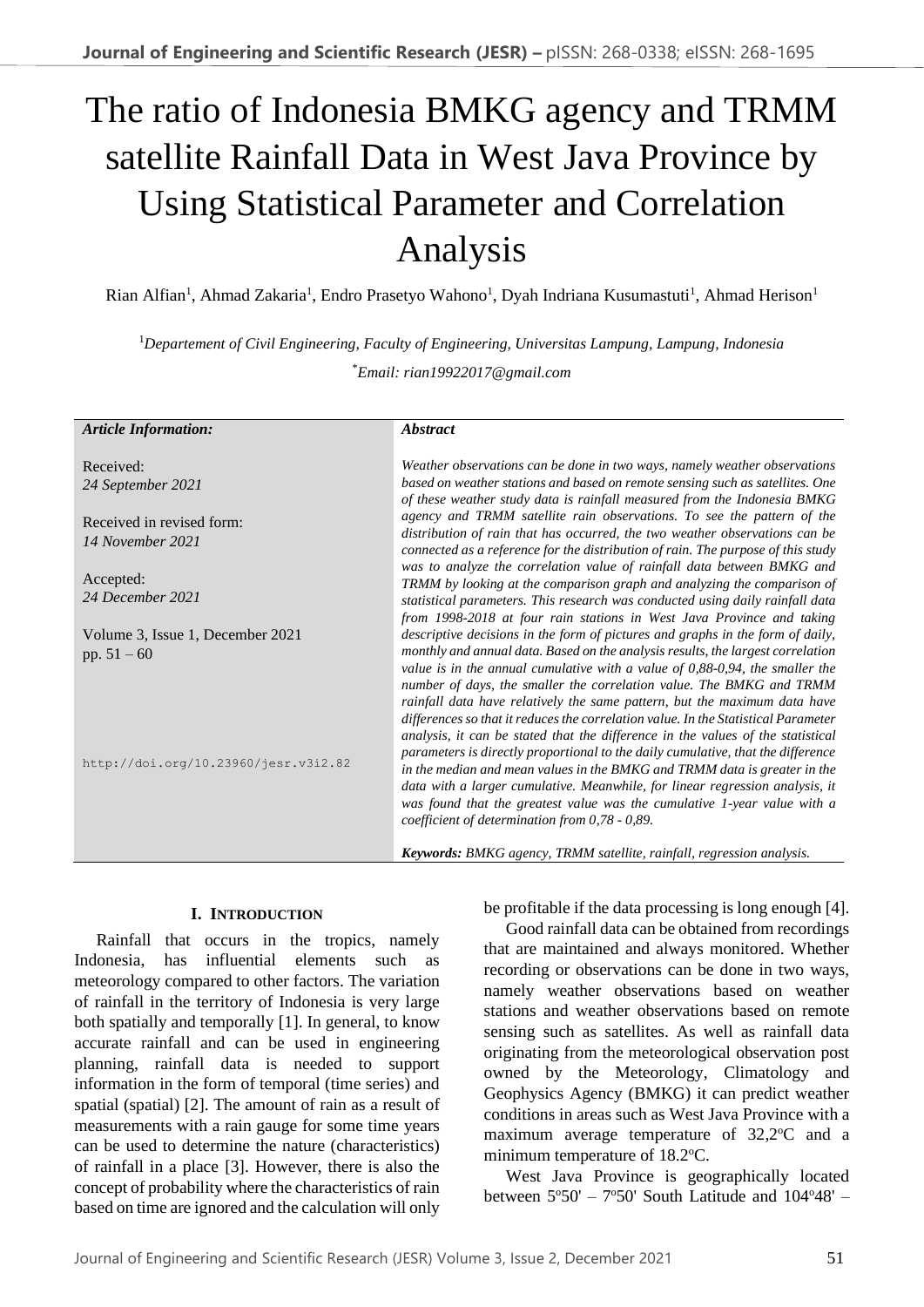108°48' East Longitude [5]. West Java Province is a land area that is distinguished by steep mountainous areas, gently sloping hillsides, broad plains, and watersheds. Rainfall measurements were carried out at rain observation posts in the West Java Province. The area consists of several rain observation points, but not all rain observation points are used in this study.

The distribution of rain is not only seen from the measured rainfall data from the BMKG rain observation post but also satellite observations are needed to see the pattern of rain distribution that has occurred, namely by looking at the data from the TRMM. NASA's Tropical Rainfall Measurement Mission (TRMM) was the first coordinated international effort to provide reliable rainfall measurements from space [6]. TRMM data is precipitation data (rain) obtained from the TRMM meteorological satellite with several sensors in it. Based on this, several studies have been obtained using TRMM satellite data which can verify rainfall data from the TRMM satellite and at the BMKG rain observation post in West Java Province.

Several studies have shown that monthly rainfall predictions in the western part of Java are still in areas with low accuracy, especially in the mountains [7]. This also affects the suitability of the rain pattern between the observed rainfall data and the estimated TRMM rainfall [8]. In this study, we will present the relationship or correlation between the rainfall data from the BMKG rain observation post and the TRMM data which is usually used as a reference for the distribution of rain. The rainfall for each rain observation post in the area is then summed and averaged to get the average rainfall value for the area. The purpose of this study is to analyze the correlation value of BMKG rainfall data and TRMM data and analyze the comparison of statistical parameters and the ability of the rainfall data.

## **II. MATERIALS AND METHODS**

The stages of this research consist of the initial preparation stage, the data processing stage, and the data analysis stage. The research flow chart is shown in Figure 1. This study uses secondary data from related parties such as Indonesia BMKG agency and TRMM satellite at West Java Province at four stations namely Jatiwangi Station, Citeko Station, Bandung Geophysics Station, and Bogor Station. The data used is rainfall data with a span of 20 years, the data range from 1998 - 2018 which is downloaded from the official website of BMKG and TRMM West Java Province.



**Figure 1**. Research Flowchart

## *A. Procedure*

Processing data in this study has several stages, including changing the BMKG station rainfall data and TRMM data into time series data, Normalizing rainfall data from the Meteorology, Climatology, and Geophysics Agency, conducting a consistency test for rain data that has been done searching for missing data. To find out whether this data is suitable for use as research data, Classify daily cumulative rainfall data, 7 daily, 15 daily, monthly, annual average, annual maximum, Analyzing rainfall data with statistical parameters namely Mean, Variance, Standard Deviation, Coefficient Skewness, and Kurtosis Coefficient, Correlate rainfall data from two different sources from different classifications, Correlate statistical parameters of rainfall data from two different rainfall data, Perform rainfall data modeling with regression analysis for BMKG agency and TRMM satellite data.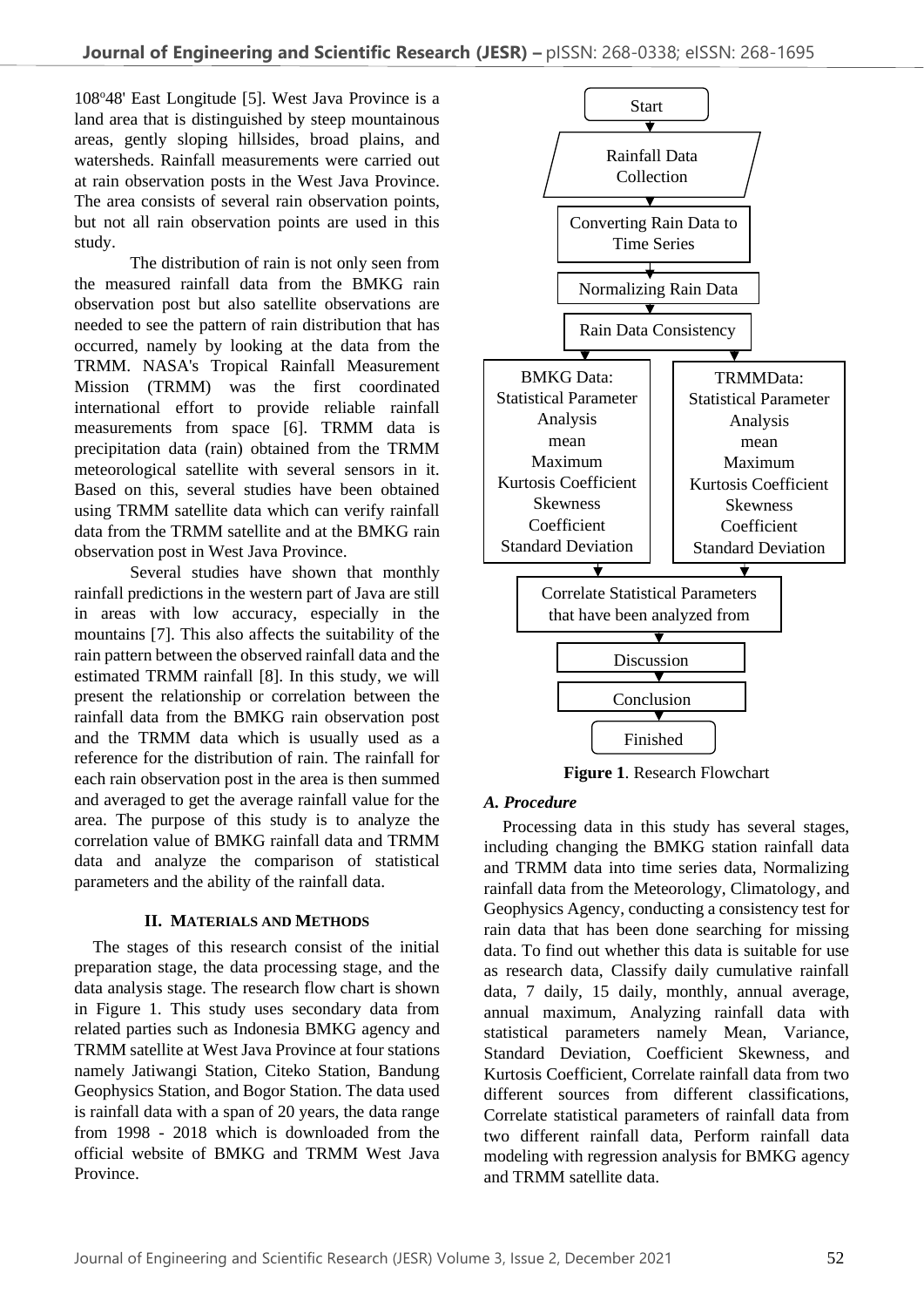# *B. Analysis*

The analysis of the research results is in the form of correlation values and also descriptive decisionmaking according to the results of the analysis. The results are pictures and graphs from each rain station and also from different methods in West Java Province. After obtaining the results of this study, a discussion was carried out to draw conclusions based on the research rules

## **III. RESULTS AND DISCUSSIONS**

# *A. Converting Rain Data into the Time Series*

Precipitation data from the BMKG before being used in the study was still in the form of a time series with many empty days. In transforming rain data that are experiencing shortages, a program is used so that the process of filling in days that are not recorded and empty data can be processed much faster. The program used in this research is a program created using Force. This program is used to transform BMKG rainfall data that can be correlated well and by TRMM rainfall data.

# *B. Consistency Test Data*

This test is used as one of the parameters that the rain data used is good data by looking at the possibilities of the data that is owned has a value that is far from its value in general. The consistency Test is carried out by adding up each existing daily data for a year or annual cumulative. Consistency tests were also carried out on the TRMM rainfall data, this was done to ensure that the TRMM rainfall data values did not have significant errors. The analyzed annual cumulative is used in determining the consistency test. This test is carried out by doing the cumulative last year compared to the cumulative of other stations. This annual cumulative value is the value used in linear regression analysis.

# *C. Correlation Analysis of BMKG Rainfall Data and Daily of TRMM*

Correlation analysis of daily rainfall data was carried out using daily cumulative data. This comparison is used to see how much the pattern similarity value between BMKG data and TRMM data. This analysis was compared with 3 stages, namely Pearson correlation analysis, statistical data comparison, Curve Fitting, and linear regression analysis. The results of Pearson's correlation analysis show that from 4 rain stations in West Java, the correlation value is from  $0.08 - 0.22$ . This states that the similarity of rainfall patterns between BMKG data and TRMM data on the same day has a low-scale correlation. This was also stated by the researcher where the results of the analysis obtained if the rainfall

data measured by TRMM had the same temporal distribution pattern of rainfall as that measured by BMKG [9].

Analyzing the correlation, Curve Fitting was also carried out to see the comparison of the BMKG and TRMM rainfall data, for this reason, a comparison of the rain data was carried out in the graphical form. The results of the graph comparisons carried out show that the data graphs have similar patterns, but the maximum value of each data has a significant difference so that these values have a small correlation value.

In addition, for statistical parameter analysis, it was found that the mean value or average value of the BMKG and TRMM rainfall data has a difference with a scale of 0,35 - 1,44, for the median value of BMKG and TRMM data has a difference with a scale of 0. .05 to 1.91 states that the average value and the daily mean value of the BMKG and TRMM results have a small difference. the results of statistical parameter analysis can also be seen that the characteristics of the data have the same tendency, namely that the distribution of the data when viewed through the value of the skewness coefficient that all data has a positive distribution graph. As for the results of the kurtosis coefficient, all rain data has a Leptokurtic curve steepness level. The value of variance and standard deviation states that the data has a level of dispersion away from the zero value. It states that data values have dynamic variations in the amount of data. So that the analyzed rain data tends to move away from the average value of rainfall.

The results of the regression analysis show that the coefficient of determination or the ability of the regression function to model the BMKG rainfall data value from the TRMM rainfall data has a very low scale, it can be concluded that the TRMM daily rainfall data value can only predict the BMKG value with an accuracy rate of 1% - 5%. The results can be seen in the following figure 1 to 4.



**Figure 1**. Daily Cumulative data at Jatiwaringin Station with Linear Regression Chart.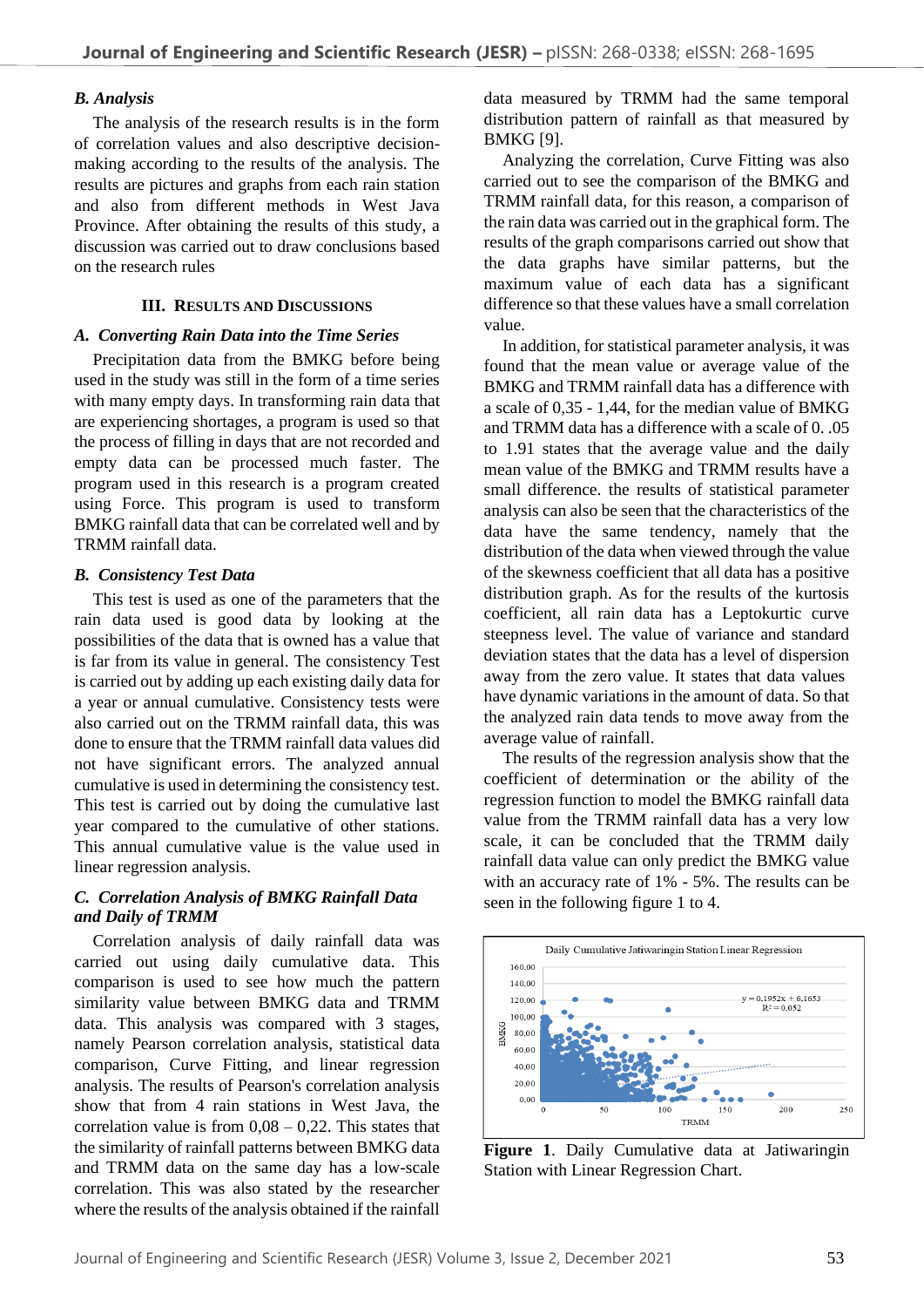

**Figure 2**. Daily Cumulative data at Citeko Station using Linear Regression Chart.



**Figure 3.** Daily Cumulative data from Station of Geofisika Bandung with Linear Regression Chart.



**Figure 4.** Daily Cumulative Bogor Station Linear Regression Chart.

## *D. Correlation Analysis of BMKG and TRMM 2 Daily Rainfall Data*

Correlation analysis with a cumulative 2 days to see how much change occurs if the data used is data with a cumulative 2 days. The results of the correlation analysis stated that the correlation value produced was much better than the correlation value from the daily cumulative results. The results of the 2 day cumulative correlation analysis have a low scale with a value of  $0.27 - 0.39$ . So it is stated that the 2 daily results are much better than the daily cumulative

results. The graphical comparison between the tworainfall data, namely BMKG and TRMM, it is stated that the values of the BMKG and TRMM rainfall data have the same pattern, but the maximum value of the BMKG rainfall data has a higher tendency than the TRMM data.

Statistical parameters obtained that the average value (Mean) and the median value (Median) of the BMKG and TRMM data have a greater difference than the daily cumulative data, namely  $0.7 - 2.88$  for the average value and 2,64 - 3,23 for the middle value. The variance and standard deviation values still have the same tendency, which is away from the zero value, so it can be concluded that the data has a diverse and dynamic distribution. The value of the Skewness Coefficient also states that the value has a positive distribution so it can be concluded that the graph tends to the right. From the results of the Kurtosis Coefficient, it is also shown that the value has the characteristic level of the steepness of the Leptokurtic curve. For the results of the regression analysis that has been produced, it is stated that the coefficient of determination or the model's ability to predict BMKG rainfall data is  $0.07 - 0.15$  with a very low scale. The results can be seen in the following figure 5 - 8.



**Figure 5**. Linear Regression Graph Jatiwangi Station Cumulative 2 Daily.



**Figure 6.** Linear Regression Graph Citeko Station Cumulative 2 Daily.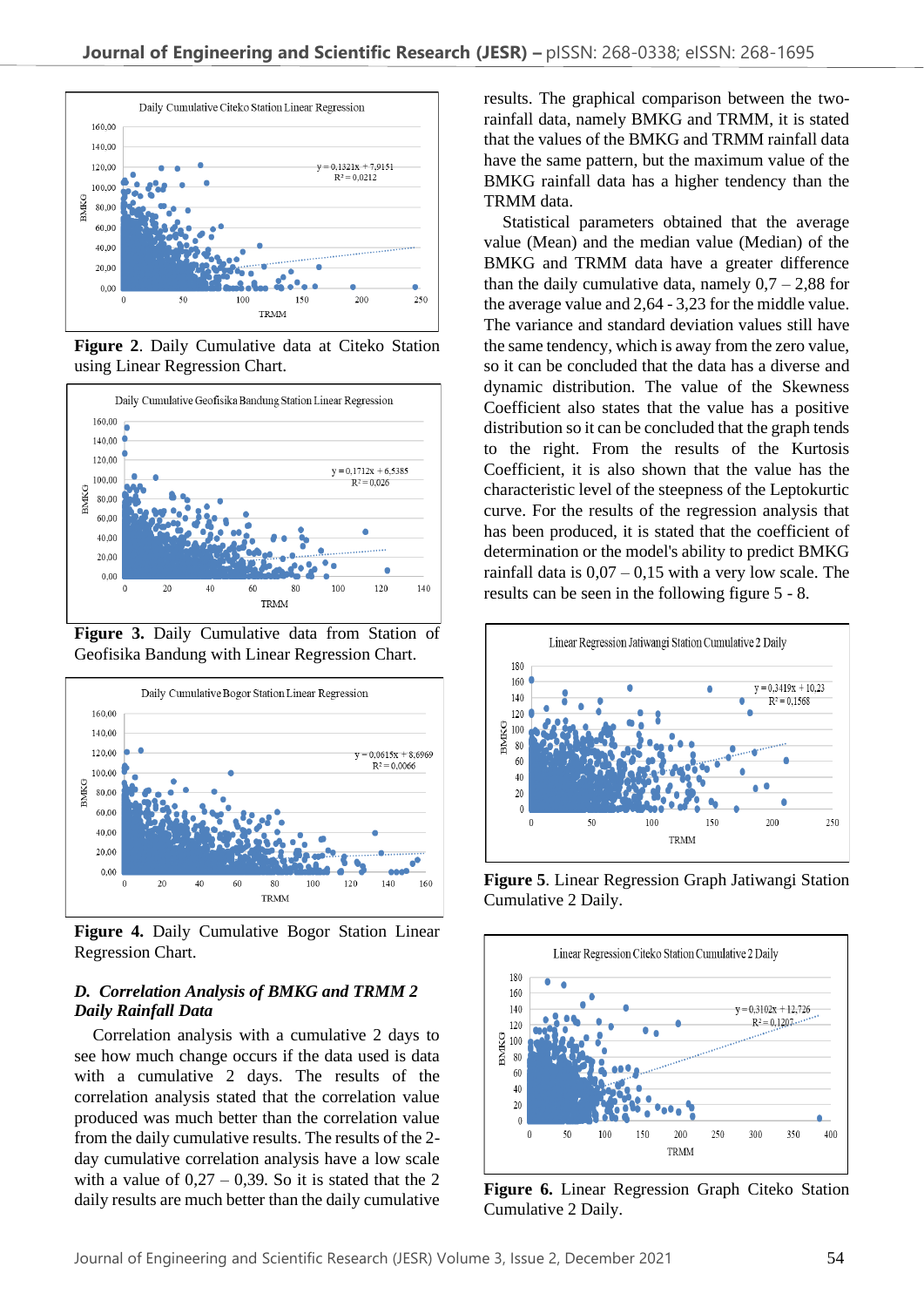

**Figure 7**. Linear Regression Graph Geofisika Bandung Station Cumulative 2 Daily.



**Figure 8**. Linear Regression Graph Bogor Station Cumulative 2 Daily.

## *E. Correlation Analysis of BMKG and TRMM 7 Daily Rainfall Data*

Analysis of 7-day rainfall is carried out by testing whether the more cumulative days of rain the greater the correlation value, this is also done to prove how much the daily cumulative affects the value of statistical parameters. The correlation value shows that the similarity of rainfall data patterns in BMKG data to TRMM data has a value that tends to increase compared to the 2-day data. From the value, it is also stated that the correlation value is on a medium scale with the smallest correlation value being Bogor Station and the largest is Jatiwangi Station. Comparisons with graphs have been compared and it can be concluded that the values have a similar pattern, but it can also be seen that the maximum value of the rain data has a value that differs greatly between BMKG and TRMM so this maximum value may cause the correlation value to be on a medium scale.

Comparison of statistical parameter values from BMKG and TRMM data, it was found that the difference between BMKG and TRMM stations for the mean value was  $2,4 - 10,12$  and  $1,53 - 11,6$  for the median value. This concludes that the greater the cumulative days used, the greater the difference in

value. From the results of the analysis of standard deviation and variance, it is stated that they still have the same tendency, which is away from the zero value, so it can be concluded that the data has a diverse and dynamic distribution.

The value of the Skewness Coefficient also states that the value has a positive distribution so it can be concluded that the graph tends to the right. From the results of the Kurtosis Coefficient, it is also shown that the value has the characteristic level of the steepness of the Leptokurtic curve. As for the results of the regression analysis, it was found that the coefficient of determination or the model's ability to predict BMKG rainfall data was  $0,19 - 0,33$  with a very low to low scale. The results can be seen in the following figure 9 - 12.



**Figure 9**. Linear Regression Graph Jatiwangi Station Cumulative 7 Daily.



**Figure 10**. Linear Regression Graph Citeko Station Cumulative 7 Daily.



**Figure 11**. Linear Regression Graph Geofisika Bandung Station Cumulative 7 Daily.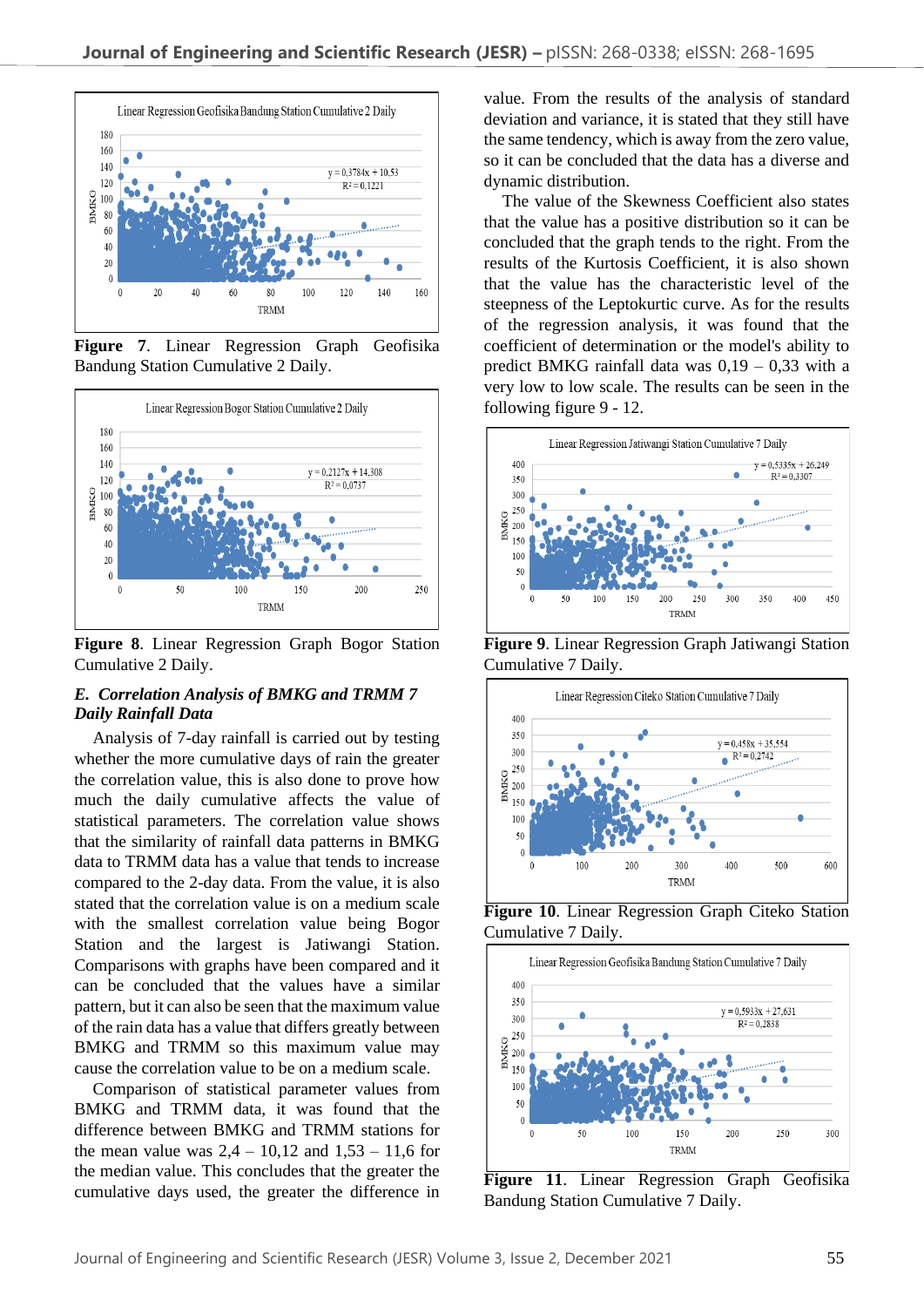

**Figure 12**. Linear Regression Graph Bogor Station Cumulative 7 Daily.

# *F. Correlation Analysis of BMKG and TRMM 15 Daily Rainfall Data*

Analysis with a cumulative total of 15 days was analyzed as a means of comparison in analyzing rainfall data. The correlation value shows that the similarity of rainfall data patterns in BMKG data to TRMM data has a value that tends to increase compared to 7 daily data. From the value, it is also stated that the correlation value is on a high scale except for Bogor station data on a medium scale with the smallest correlation value being Bogor Station and the largest being Jatiwangi station. The comparison of the graphs can be concluded that the values have a similar pattern but it can also be seen that the maximum value of the rain data has a much different value between BMKG and TRMM so this maximum value may cause the correlation value to be on a medium to high scale.

Analysis of statistical parameter values found that the difference between the BMKG and TRMM stations for the mean value was  $5.4 - 21$  and  $8.2 -$ 43,13 for the median value. This concludes that the greater the cumulative days used, the greater the difference in value. From the results of the analysis of standard deviation and variance, it is stated that they still have the same tendency, which is away from the zero value, so it can be concluded that the data has a diverse and dynamic distribution.

The value of the Skewness Coefficient also states that the value has a positive distribution so it can be concluded that the graph tends to the right. The results of the Kurtosis Coefficient also show that each station has a characteristic level of the steepness of the Leptokurtic curve except for the Jatiwangi TRMM station with Platykurtic characteristics. For regression analysis, it is stated that the coefficient of determination or the model's ability to predict BMKG rainfall data is  $0,22 - 0,46$  with a low and medium scale. The results can be seen in the following figure 13 - 16.



**Figure 13**. Linear Regression Graph Jatiwangi Station Cumulative 15 Daily.



**Figure 14**. Linear Regression Graph Citeko Station Cumulative 15 Daily.



**Figure 15**. Linear Regression Graph Geofisika Bandung Station Cumulative 15 Daily.



**Figure 16.** Linear Regression Graph Bogor Station Cumulative 15 Daily.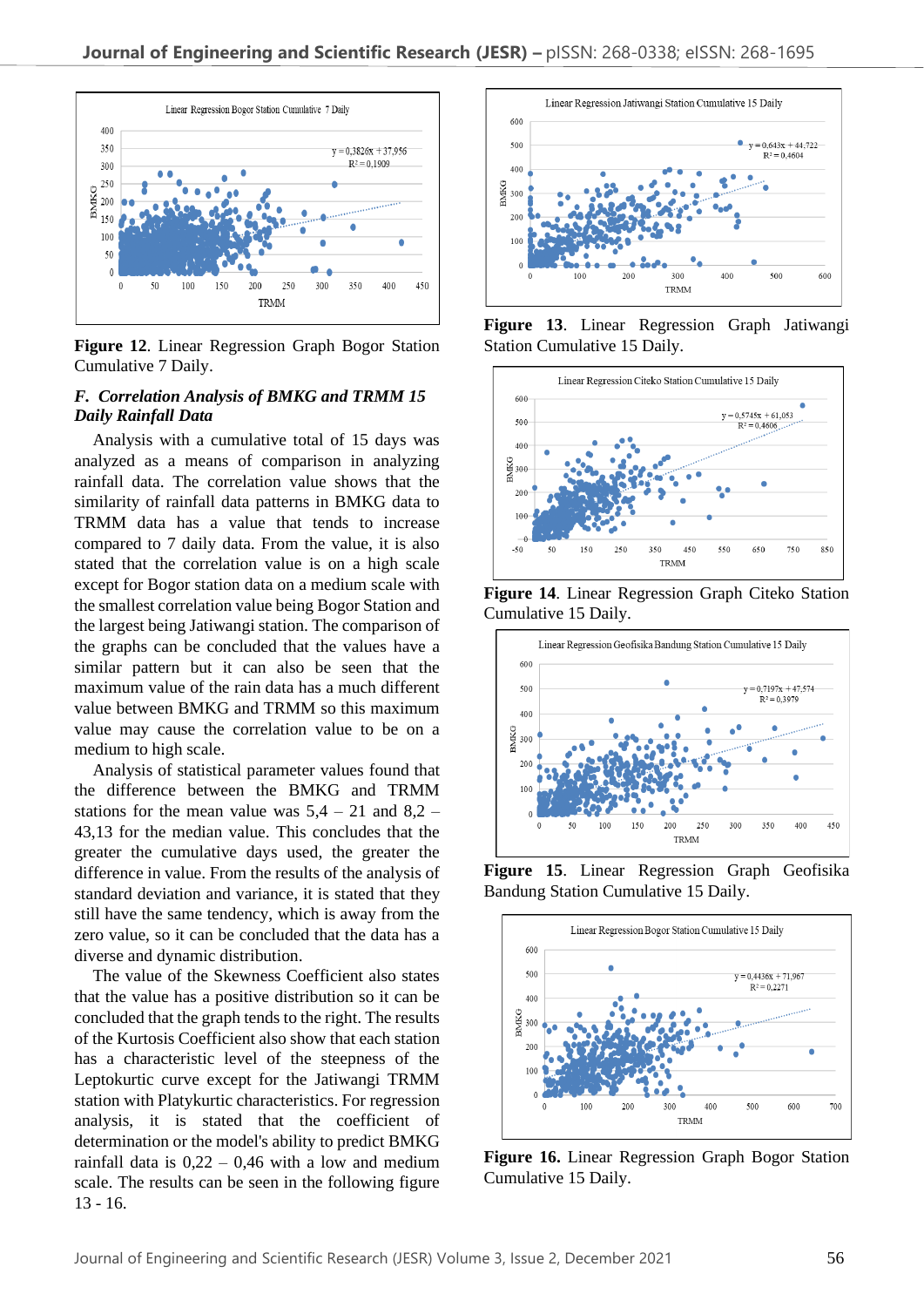# *G. Correlation Analysis of BMKG and TRMM 30 Daily Rainfall Data*

This analysis is carried out by testing whether the more cumulative days of rain the greater the correlation value, this is also done to prove how much the daily cumulative affects the value of statistical parameters. The correlation value shows that the similarity of rainfall data patterns in BMKG data to TRMM data has a value that tends to increase compared to 15 daily data.

From the value, it is also stated that the correlation value is on a high scale except for Bogor station data on a medium scale with the smallest correlation value being Bogor Station and the largest being Citeko Station. The comparison of the results of the graph of the 30-day data pattern shows that the values have a similar pattern, but it can also be seen that the maximum value of the rain data has a much different value between BMKG and TRMM so this maximum value may cause the correlation value to be on a medium to high scale.

Statistical parameter analysis showed that the difference between the BMKG and TRMM stations for the mean value was 10,99 – 43,36 and 8,04 – 43,78 for the median value. This concludes that the greater the cumulative days used, the greater the difference in value. From the results of the analysis of the standard deviation and variance, it is stated that it still has the same tendency, namely away from the zero value, so it can be concluded that the data has a diverse and dynamic distribution.

The value of the Skewness Coefficient also states that the value has a positive distribution, so it can be concluded that the graph tends to the right. From the results of the Kurtosis Coefficient, it is also shown that each station has a characteristic steepness level of the Leptokurtic curve except for the Jatiwangi station with Platykurtic characteristics for Indonesia BMKG agency data, while for TRMM satellite for rainfall data all stations have a different sharpness level from BMKG agency, namely with Platykurtic characteristics.

While the regression analysis resulted that the coefficient of determination or the model's ability to predict BMKG rainfall data was with a value of 0,27  $-0.57$  with a low to medium scale. The results can be seen in the following figure 17 - 20.



**Figure 17.** Linear Regression Graph Jatiwangi Station Cumulative 30 Daily.







**Figure 19**. Linear Regression Graph Geofisika Bandung Station Cumulative 30 Daily.



**Figure 20.** Linear Regression Graph Bogor Station Cumulative 30 Daily.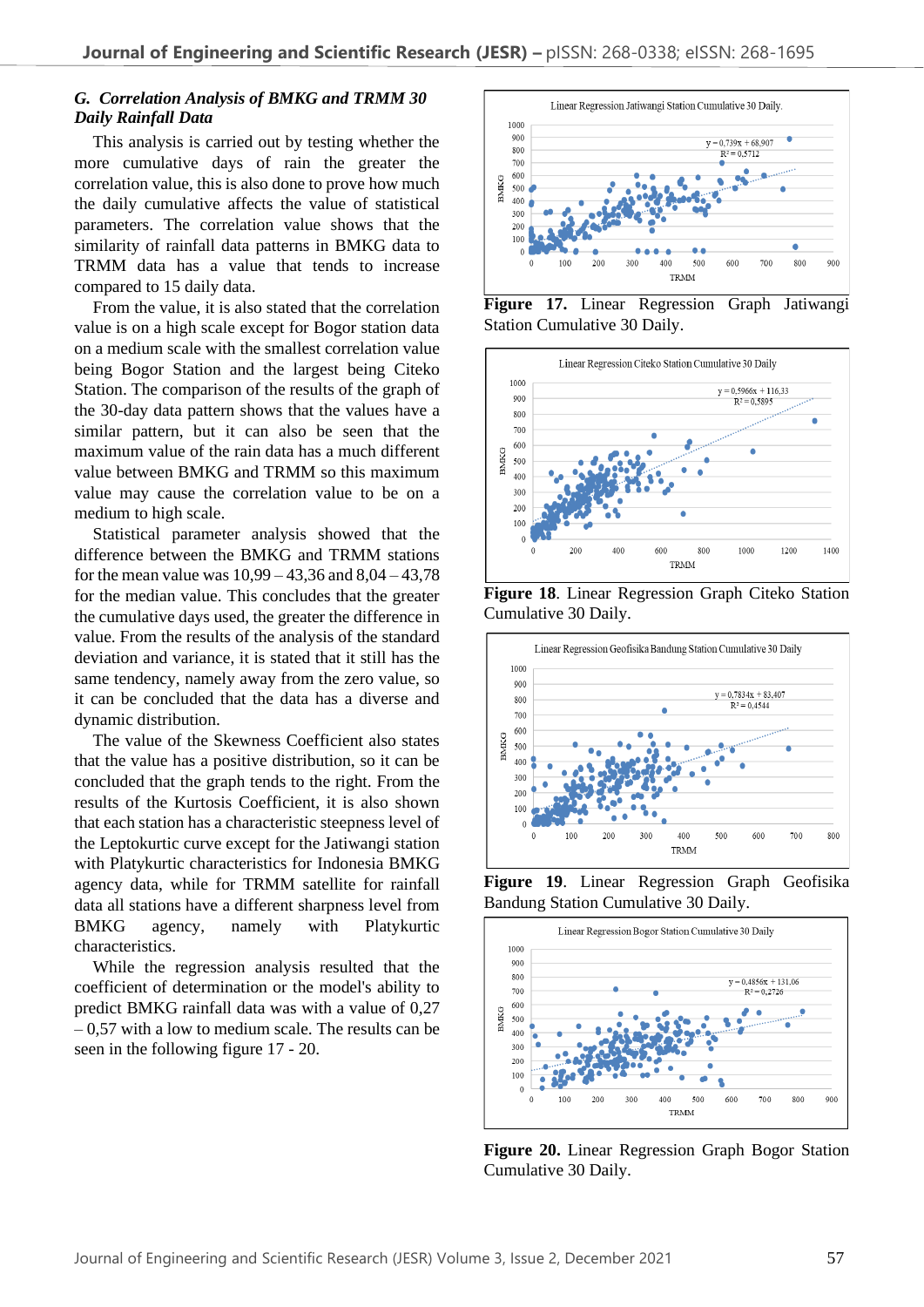#### *H. Correlation Analysis of BMKG and TRMM 1 Year Rainfall Data*

This analysis is carried out by testing whether the more cumulative days of rain the greater the correlation value, this is also done to prove how much the daily cumulative affects the value of statistical parameters. The correlation value shows that the similarity of rainfall data patterns in BMKG data to TRMM data has a value that tends to increase compared to 1-year data. From the value, it is also stated that the correlation value is on the High scale except for the Citeko station data on a very high scale with the smallest correlation value being Bogor Station and the largest being Bogor Station. Comparison of the graphs shows that the values have a similar pattern, but it can also be seen that the maximum value of the rain data has a much different value between BMKG and TRMM so this maximum value may cause the correlation value to be on a medium to high scale.

Statistical parameter analysis stated that the difference between BMKG and TRMM stations for the mean value was 76,82 – 484,96 and 213,28 – 592,84 for the median value. This concludes that the greater the cumulative days used, the greater the difference in value. From the results of the analysis of the standard deviation and variance, it is stated that they still have the same tendency, namely away from the zero value, so it can be concluded that the data has a diverse and dynamic distribution.

The value of the Skewness Coefficient also states that the value has a positive distribution, so it can be concluded that the graph tends to the right. From the results of the Kurtosis Coefficient, it is also shown that each station has a characteristic level of sharpness of the Platikurtic curve. For regression analysis, it is found that the coefficient of determination or the model's ability to predict BMKG rainfall data is 0,78  $-0.89$  with a very high scale. The results can be seen in the following figure 21 - 24.



**Figure 21**. Linear Regression Graph Jatiwangi Station Cumulative 1-year.



**Figure 22**. Linear Regression Graph Citeko Station Cumulative 1-year.



**Figure 23**. Linear Regression Graph Geofisika Bandung Station Cumulative 1-year.



**Figure 24.** Linear Regression Graph Bogor Station Cumulative 1-year.

Based on the results of the regression analysis that has been carried out from daily to annual data, the equation results for each daily to annual rain station are presented in table 1.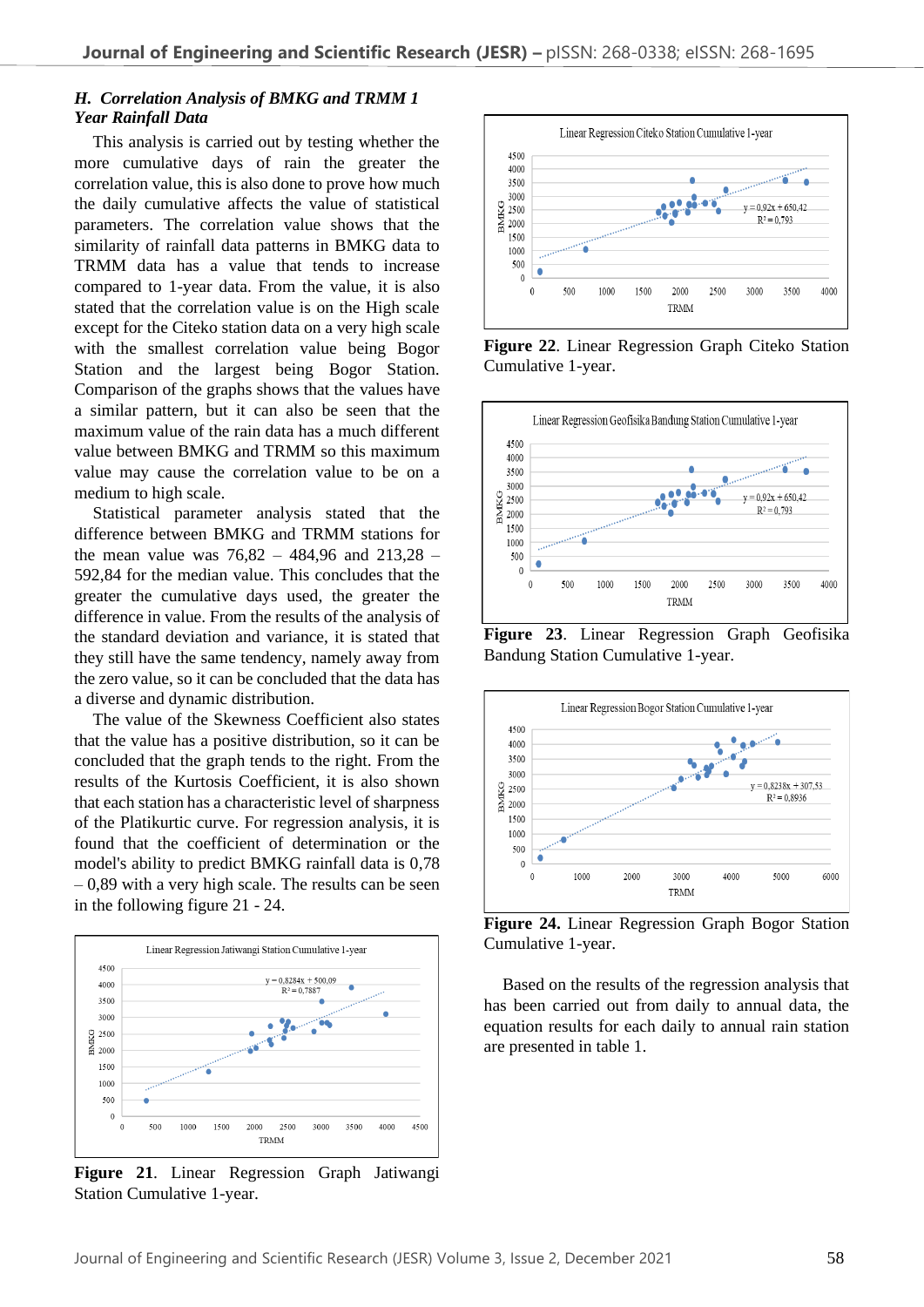| Rain                         | <b>Regression Analysis Equation</b>                              |                                                                    |                                                                  |                                                                        |                                                                  |                                                                  |  |
|------------------------------|------------------------------------------------------------------|--------------------------------------------------------------------|------------------------------------------------------------------|------------------------------------------------------------------------|------------------------------------------------------------------|------------------------------------------------------------------|--|
| Sta-<br>tion                 | day                                                              | 2 days                                                             | 7 days                                                           | 15<br>days                                                             | 30<br>days                                                       | 1-year                                                           |  |
| Jatiw<br>angi                | $y=0,1$<br>952x<br>$^{+}$<br>6,165<br>3<br>$R^2 =$<br>0,052      | $y=0,3$<br>419x<br>$+$<br>10,23<br>$R^2 =$<br>0,156<br>8           | $y=0,5$<br>335x<br>$^{+}$<br>26,24<br>9<br>$R^2 =$<br>0,330<br>7 | $y=0,6$<br>$43x +$<br>44,72<br>$\overline{c}$<br>$R^2 =$<br>0,460<br>4 | $y=0,7$<br>$39x +$<br>68,90<br>7<br>$R^2 =$<br>0,571<br>2        | $y=0,8$<br>284x<br>$^{+}$<br>500,0<br>9<br>$R^2 =$<br>0,788<br>7 |  |
| Cite<br>ko                   | $y=0,1$<br>321x<br>$^{+}$<br>7,915<br>1<br>$R^2 =$<br>0,021<br>2 | $y=0,3$<br>102x<br>$+$<br>12,72<br>6<br>$R^2 =$<br>0,120<br>7      | $y=0,4$<br>$58x +$<br>35,55<br>4<br>$R^2 =$<br>0,274<br>2        | $y=0,5$<br>745x<br>$+$<br>61,05<br>3<br>$R^2 =$<br>0,460<br>6          | $y=0,5$<br>966x<br>$^{+}$<br>116,3<br>3<br>$R^2 =$<br>0.589<br>5 | $v=0.8$<br>625x<br>$+$<br>521,4<br>5<br>$R^2 =$<br>0,785<br>8    |  |
| Geof<br>isika<br>Band<br>ung | $y=0,1$<br>712x<br>$^{+}$<br>6,538<br>5<br>$R^2 =$<br>0,026      | $y=0,3$<br>784x<br>$+$<br>1053<br>$R^2 =$<br>0,122<br>$\mathbf{1}$ | $y=0,5$<br>933x<br>$^{+}$<br>27,63<br>1<br>$R^2 =$<br>0,283<br>8 | $y=0,7$<br>197x<br>$+$<br>45,57<br>4<br>$R^2 =$<br>0,397<br>9          | $y=0,7$<br>834x<br>$^{+}$<br>83,40<br>7<br>$R^2 =$<br>0,454<br>4 | $y=0,9$<br>$2x +$<br>650,4<br>2<br>$R^2 =$<br>0,793              |  |
| Bog<br><b>or</b>             | $y=0,0$<br>615x<br>$^{+}$<br>8,696<br>9<br>$R^2 =$<br>0,006<br>6 | $y=0,2$<br>127x<br>$^{+}$<br>14,30<br>8<br>$R^2 =$<br>0,073<br>7   | $y=0,3$<br>826x<br>$^{+}$<br>37,95<br>6<br>$R^2 =$<br>0,190<br>9 | $y=0,4$<br>436x<br>$^{+}$<br>71,96<br>7<br>$R^2 =$<br>0,227<br>1       | $y=0,4$<br>856x<br>$^{+}$<br>131,0<br>6<br>$R^2 =$<br>0,272<br>6 | $y=0,8$<br>238x<br>$^{+}$<br>307,5<br>3<br>$R^2 =$<br>0,893<br>6 |  |

Table 1. Results of Regression Analysis Equations at Each Rain Station.

Source: Analysis Results, 2021

The results of research and discussion shows that from the results of the correlation analysis, it can be stated that the largest correlation value is in the annual cumulative with a correlation value of 0,88 – 0,94 while the lowest correlation value is in the daily cumulative between 0,08 – 0,22.

The correlation value obtained from the analysis is directly proportional to the cumulative amount, namely the smaller the number of days, the smaller the correlation value. The results of the graphical comparison analysis show that the pattern formed from the rainfall data from BMKG and TRMM has a relatively similar pattern, but the maximum data has differences so that it reduces the correlation value [9].

#### **IV. CONCLUSIONS**

The results of the Statistical Parameter analysis stated that the greater the difference between the median and mean values in the Indonesia BMKG agency and TRMM satellite data, the greater the cumulative value. The characteristics of the standard deviation, variance, and skewness coefficient have the same value, but the value of the standard deviation and variance increases as the number of days is accumulated. The kurtosis coefficient has a difference in value that is directly proportional to the number of days, but the characteristics of the kurtosis coefficient will be more different on a larger cumulative day. From the results of linear regression analysis, it was found that the greatest value was the cumulative 1 year value with a coefficient of determination from 0,78 - 0,89. The low coefficient of determination, the daily cumulative value is  $0.01 - 0.05$ .

#### **ACKNOWLEDGMENT**

The authors of this research gratefully acknowledge various parties who have contributed to the completion of this research. This research was realized to complete the Master of Civil Engineering at the University of Lampung.

#### **REFERENCES**

- [1] Gunawan, D. 2014. Perbandingan Curah Hujan Dari Data Pengamatan Permukaan, Satelit TRMM dan Model Permukaan NOAH. Puslitbang BMKG.
- [2] Syaifullah, M. D. 2014. Validasi data TRMM terhadap data hujan aktual di tiga DAS di Indonesia. Puslitbang BMKG.
- [3] Hadi, A. I., Suwarsono., dan Heliana. 2006. Analisis Karakteristik Intensitas Curah Hujan Di Kota Bengkulu. Jurnal Fisika FLUX.
- [4] Zakaria, A. 2010. [Studi Pemodelan Stokastik Curah](https://scholar.google.co.id/scholar?oi=bibs&cluster=2374130637239318415&btnI=1&hl=en) [Hujan Harian Dari Data Curah Hujan Stasiun](https://scholar.google.co.id/scholar?oi=bibs&cluster=2374130637239318415&btnI=1&hl=en)  [Purajaya.](https://scholar.google.co.id/scholar?oi=bibs&cluster=2374130637239318415&btnI=1&hl=en) Journal Proc. Seminar Nasional Sain Mipa dan Aplikasinya page 8-9.
- [5] Badan Pusat Statistik Provinsi Jawa Barat 2021, Provinsi jawa Barat Dalam Angka Tentang Geografi dan Iklim.
- [6] Wong, W. F. J., Chiu, L. S. 2008. Spatial and Temporal Analysis of Rain Gauge Data and TRMM Rainfall Retrievals in Hong Kong. Geographic Information Sciences, 14(2):105-112.
- [7] Apriyanal. Y. dan Lindawati. 2015, Aplikasi Model Prediksi Curah Hujan Pada Dua Sentra Produksi Padi Di Jawa Barat, Informatika Pertanian, Vol. 24, No.2, 149 – 156.
- [8] Wiratri, M., 2012. Perbandingan Data curah hujan observasi dan estimasi curah hujan dari satelit TRMM (*Trofical Rainfall Measuring Mission*) untuk wilayah Banjarbaru dan Kotabaru. Laporan Kerja Praktik S-1 Fisika. Universitas Lambung Mangkurat. Banjarbaru.